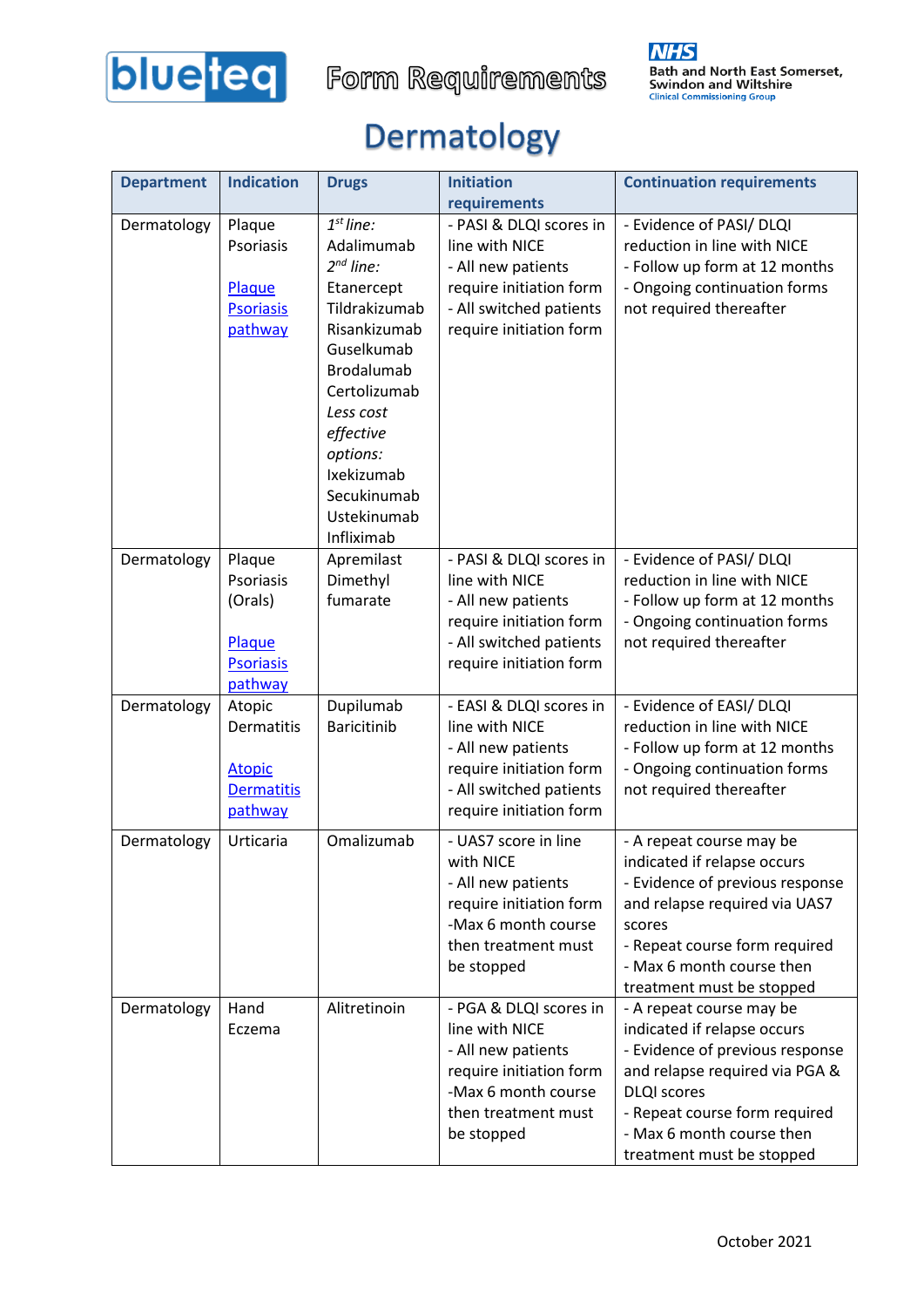

Form Requirements

#### Gastroenterology

| <b>Department</b> | <b>Indication</b> | <b>Drugs</b> | <b>Initiation</b>  | <b>Continuation</b>         |
|-------------------|-------------------|--------------|--------------------|-----------------------------|
|                   |                   |              | requirements       | requirements                |
| Gastroenterology  | Ulcerative        | Adalimumab   | - All new patients | - Continuation forms not    |
|                   | colitis           | Infliximab   | require initiation | required for adalimumab     |
|                   |                   | Golimumab    | form               | and infliximab if doses     |
|                   | <b>IBD</b>        | Ustekinumab  | - All switched     | within BSW policy           |
|                   | pathway           | Vedolizumab  | patients require   | - All other drugs require a |
|                   |                   | Tofactinib   | initiation form    | continuation form every     |
|                   |                   |              |                    | 12 months                   |
| Gastroenterology  | Crohns            | Adalimumab   | - All new patients | - Continuation forms not    |
|                   | disease           | Infliximab   | require initiation | required for adalimumab     |
|                   |                   | Ustekinumab  | form               | and infliximab if doses     |
|                   | <b>IBD</b>        | Vedolizumab  | - All switched     | within BSW policy           |
|                   | pathway           |              | patients require   | - All other drugs require a |
|                   |                   |              | initiation form    | continuation form every     |
|                   |                   |              |                    | 12 months                   |

### **Clinical Biochemistry**

| <b>Department</b> | <b>Indication</b>      | <b>Drugs</b> | <b>Initiation</b><br>requirements | <b>Continuation</b><br>requirements |
|-------------------|------------------------|--------------|-----------------------------------|-------------------------------------|
|                   |                        |              |                                   |                                     |
| Clinical          | Primary                | Evolocumab   | - All new patients                | - Follow up form at 12              |
| Biochemistry      | hypercholesterolaemia  | Alirocumab   | require initiation                | months                              |
|                   | (heterozygous-familial |              | form                              | - Ongoing                           |
|                   | and non-familial) and  |              | - All switched                    | continuation forms                  |
|                   | mixed dyslipidaemia    |              | patients require                  | not required                        |
|                   |                        |              | initiation form                   | thereafter                          |
|                   | PCSK9 pathway          |              |                                   |                                     |

### Haematology

| <b>Department</b> | <b>Indication</b>              | <b>Drugs</b>               | <b>Initiation</b>                        | <b>Continuation</b>              |
|-------------------|--------------------------------|----------------------------|------------------------------------------|----------------------------------|
|                   |                                |                            | requirements                             | requirements                     |
| Haematology       | Idiopathic<br>thrombocytopenic | Eltrombopag<br>Romiplostim | - All new patients<br>require initiation | - Follow up form at<br>12 months |
|                   | purpura                        |                            | form<br>- All switched                   | - Ongoing<br>continuation forms  |
|                   | <b>ITP pathway</b>             |                            | patients require                         | not required                     |
|                   | (Update in progress)           |                            | initiation form                          | thereafter                       |
| Haematology       | Thrombocytopenia in            | Avatrombopag               | - All new patients                       | - A repeat form may              |
|                   | People with Chronic            | Lusutrombopag              | require initiation                       | be indicated if                  |
|                   | <b>Liver Disease Needing</b>   |                            | form                                     | surgery delayed                  |
|                   | a Planned Invasive             |                            |                                          |                                  |
|                   | Procedure                      |                            |                                          |                                  |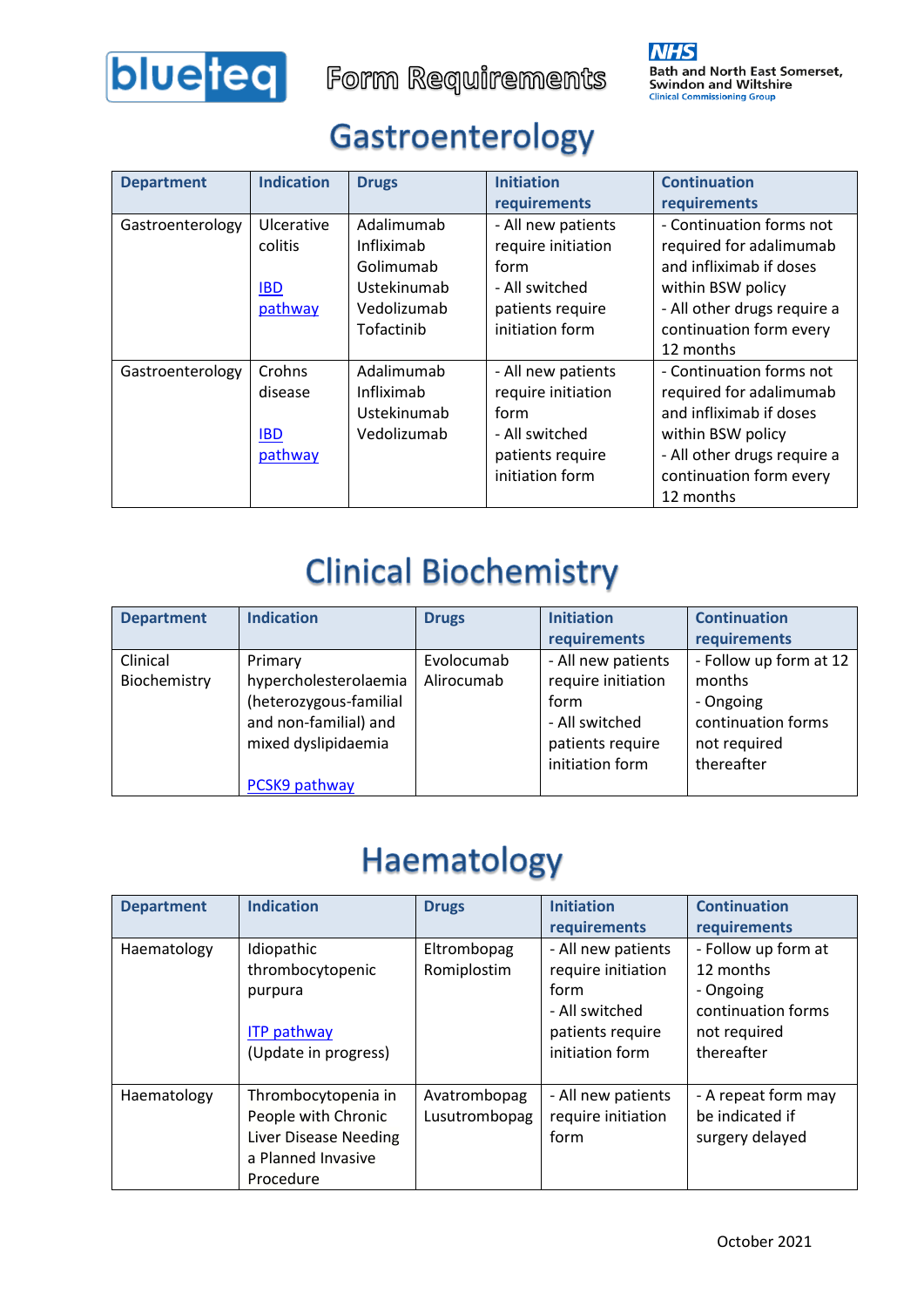

# Ophthalmology

| <b>Department</b> | <b>Indication</b> | <b>Drugs</b>    | <b>Initiation</b>                   | <b>Continuation</b>                             |
|-------------------|-------------------|-----------------|-------------------------------------|-------------------------------------------------|
|                   |                   |                 | requirements                        | requirements                                    |
| Ophthalmology     | Wet AMD           | Aflibercept     | - BCVA scores in                    | - Current BCVA score to                         |
|                   |                   | Ranibizumab     | line with NICE                      | evidence no persistent                          |
|                   | Ophthalmology     |                 | - All new patients                  | deterioration in visual                         |
|                   | pathway           |                 | require initiation                  | acuity                                          |
|                   |                   |                 | form                                | - Follow up form at 12                          |
|                   |                   |                 | - All switched                      | months                                          |
|                   |                   |                 | patients require                    | - Ongoing continuation                          |
|                   |                   |                 | initiation form                     | forms not required                              |
|                   |                   |                 |                                     | thereafter                                      |
| Ophthalmology     | <b>DMO</b>        | Aflibercept     | - All new patients                  | - Continuation forms not                        |
|                   |                   | Ranibizumab     | require initiation                  | required                                        |
|                   | Ophthalmology     | Dexamethasone   | form                                |                                                 |
|                   | pathway           | Fluocinolone    | - All switched                      |                                                 |
|                   |                   |                 | patients require                    |                                                 |
|                   |                   |                 | initiation form                     |                                                 |
| Ophthalmology     | <b>BRVO</b>       | Aflibercept     | - All new patients                  | - Continuation forms not                        |
|                   | <b>CRVO</b>       | Ranibizumab     | require initiation                  | required                                        |
|                   | Ophthalmology     | Dexamethasone   | form<br>- All switched              |                                                 |
|                   |                   |                 |                                     |                                                 |
|                   | pathway           |                 | patients require<br>initiation form |                                                 |
| Ophthalmology     | <b>CNV</b>        | Aflibercept     | - All new patients                  | - Continuation forms not                        |
|                   |                   | Ranibizumab     | require initiation                  | required                                        |
|                   | Ophthalmology     |                 | form                                |                                                 |
|                   | pathway           |                 | - All switched                      |                                                 |
|                   |                   |                 | patients require                    |                                                 |
|                   |                   |                 | initiation form                     |                                                 |
| Ophthalmology     | <b>Uveitis</b>    | 1st course:     | - Only                              | - Dexamethasone: Single                         |
|                   |                   | Dexamethasone   | dexamethasone                       | implant, but may be                             |
|                   | Ophthalmology     | $2^{nd}$ course | recommended by                      | repeated after                                  |
|                   | pathway           | following       | NICE as 1 <sup>st</sup> line for    | approximately 6 months.                         |
|                   |                   | relapse:        | non-infectious                      | If a patient experiences a                      |
|                   |                   | Dexamethasone   | uveitis.                            | response to treatment                           |
|                   |                   | Fluocinolone    | - All new patients                  | followed subsequently by                        |
|                   |                   | acetonide       | require initiation                  | a loss in visual acuity.                        |
|                   |                   | Maximum 2       | form                                | Repeat form required.<br>- Fluocinolone: Single |
|                   |                   | implants        |                                     | implant, indicated for                          |
|                   |                   | commissioned    |                                     | relapse in uveitis i.e if the                   |
|                   |                   | per patient.    |                                     | disease has responded                           |
|                   |                   |                 |                                     | well to a dexamethasone,                        |
|                   |                   |                 |                                     | clinician could consider                        |
|                   |                   |                 |                                     | fluocinolone instead of a                       |
|                   |                   |                 |                                     | 2 <sup>nd</sup> dexamethasone                   |
|                   |                   |                 |                                     | implant. Initiation form                        |
|                   |                   |                 |                                     | required.                                       |